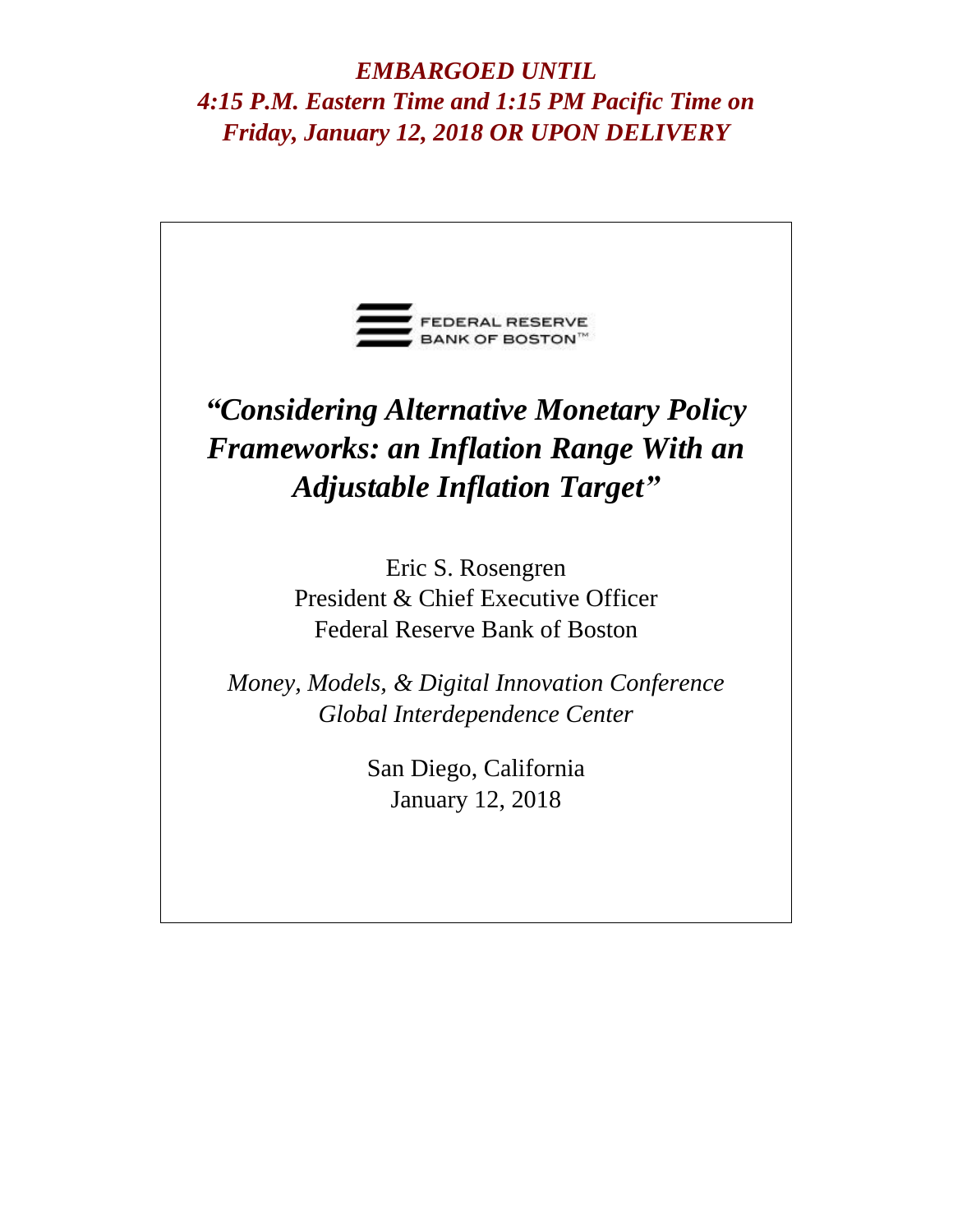

## *"Considering Alternative Monetary Policy Frameworks: an Inflation Range With an Adjustable Inflation Target"*

Eric S. Rosengren President & Chief Executive Officer Federal Reserve Bank of Boston

*Global Interdependence Center Money, Models, & Digital Innovation Conference*

> San Diego, California January 12, 2018

After spending much of the last several weeks in Boston experiencing an arctic blast, I feel fortunate the Global Interdependence Center's (GIC) Money, Models, and Digital Innovation conference was held in a decidedly warmer locale. I also feel very fortunate and honored to have received the GIC's Frederick Heldring Award for Global Leadership from my good friend David Kotok, who has previously led, and long been associated with, the Global Interdependence Center's conferences. I thank the GIC for this award, which of course honors a remarkable individual, Fredrick Heldring, whose life story<sup>1</sup> is inspiring. He was courageous in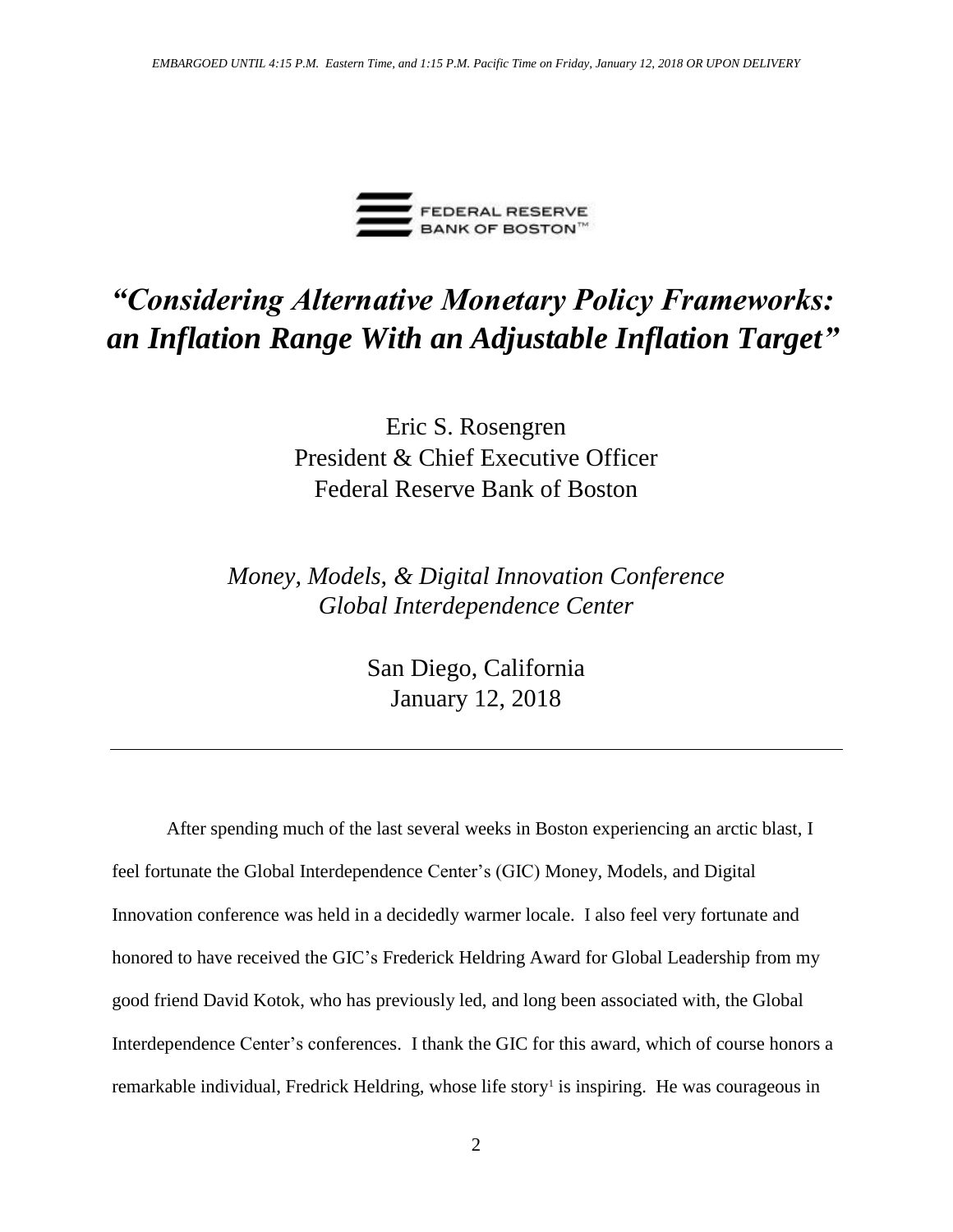the Dutch Underground in World War II, successful as a banking leader, a passionate advocate for investment in inner cities, and committed to many civic and philanthropic causes.

Before I begin my remarks today, let me note as I always do that the views I express are my own, not necessarily those of my colleagues on the Federal Reserve Board or the Federal Open Market Committee (FOMC).

I would like to start by reflecting on the past year's economic performance, which was better than most forecasters were expecting a year ago. U.S. labor markets have continued to improve; and with the unemployment rate now at 4.1 percent, I think we have clearly left the period of the Great Recession behind. Real GDP growth in the second and third quarters of 2017 was over 3 percent – well above the level of growth economists call "potential." By definition, if above-potential growth continues, as expected by many forecasters, labor markets will tighten further, likely pushing the unemployment rate well below its sustainable rate.

Inflation has also been subdued, especially considering that it has already been a fairly long economic recovery by historical standards. Low inflation has enabled the Federal Reserve to pursue a very gradual exit from the extraordinary monetary policy accommodation undertaken to address the financial crisis, the Great Recession, and the slow recovery. The Fed's policy accommodation, along with a well-recovered economy, have been generally good for asset prices, including stocks.

While the economic news has remained positive, the extent of the forecast "misses" by FOMC participants and private sector forecasters – our forecast errors for both inflation and unemployment – are relevant for the topic of this conference on money and models. On a quarterly basis, FOMC participants provide their economic forecasts for key economic variables,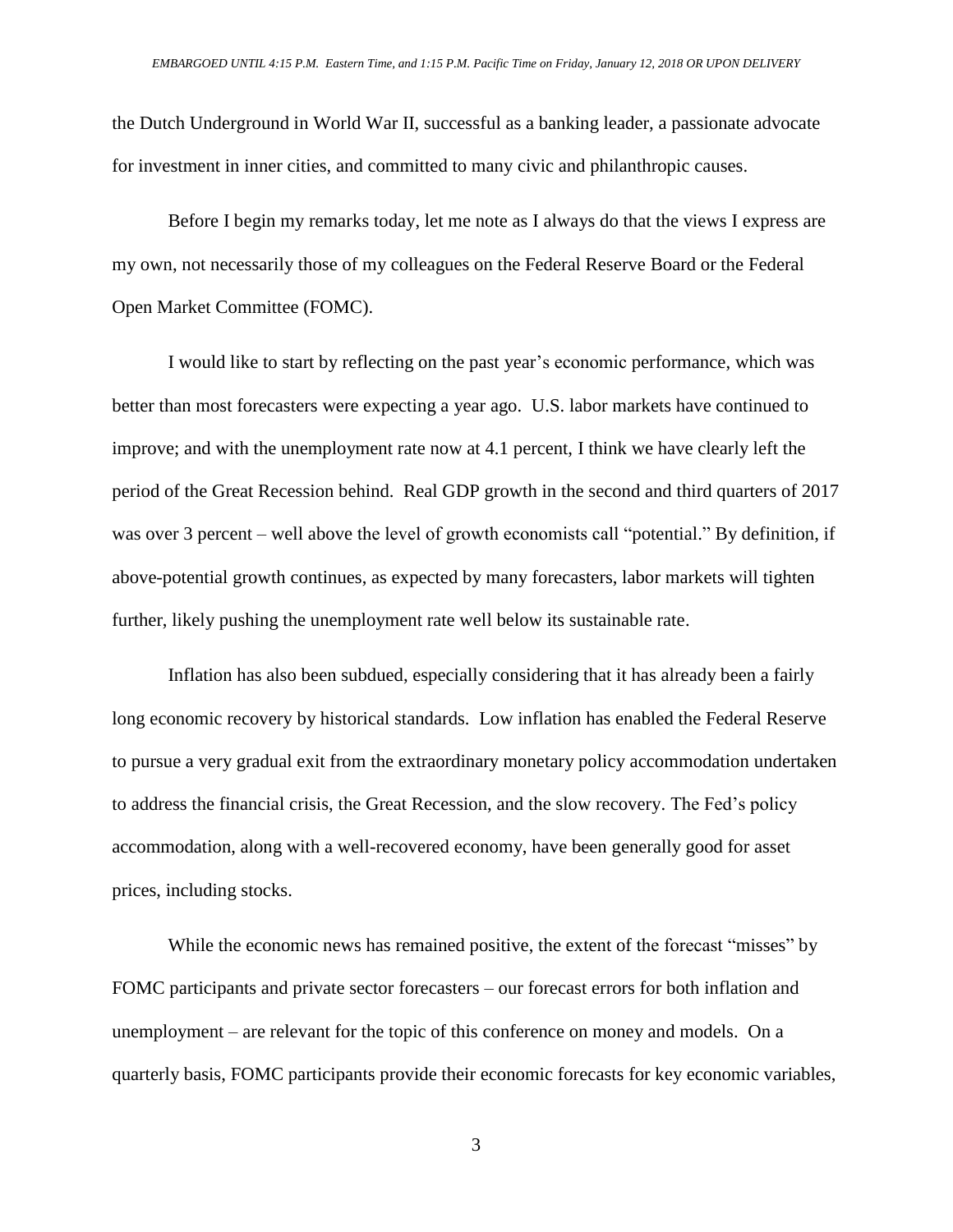called the Summary of Economic Projections or SEP. At the December 2016 FOMC meeting, the median SEP forecast was that 2017 would finish with the unemployment rate at 4.5 percent and core inflation (measured using the Personal Consumption Expenditures or PCE price index) at a rate of 1.8 percent. Instead, the unemployment rate ended up 0.4 percent lower than expected; and core PCE inflation, based on the data through November, was 0.3 percent lower than expected. While these are not overwhelming forecast errors by historical standards, the inflation miss, in particular, has received significant attention by some observers – as inflation has been lower than expected, despite labor markets that are tighter than expected.

My own perspective on this is that the recent misses in the Fed's inflation forecast have not been particularly large, taken in the context of the forecast errors made historically in forecasting inflation. The forecast errors for inflation also have not been particularly consistent or persistent, which would be expected if the Fed's inflation models were missing some fundamental change in the inflation process. As a result, I would argue that it does not seem justified to assume there have been changes in the underlying inflation process, based on relatively modest recent misses. Of course, if we continue to experience one-sided forecast errors for another year or two, the possibility of structural change should be considered more seriously.

 Thus, I do not view the somewhat lower than expected recent inflation rate as particularly troublesome for near-term monetary policy. But looking to the medium and long run, I do see low and fixed inflation *targets* as a potential problem – particularly if we continue to experience low productivity growth, a low equilibrium interest rate, and the near-certainty of a slowly growing and aging workforce. In such an environment, with a two percent inflation goal, nominal interest rates are likely to be low, on average. As a consequence, when a recession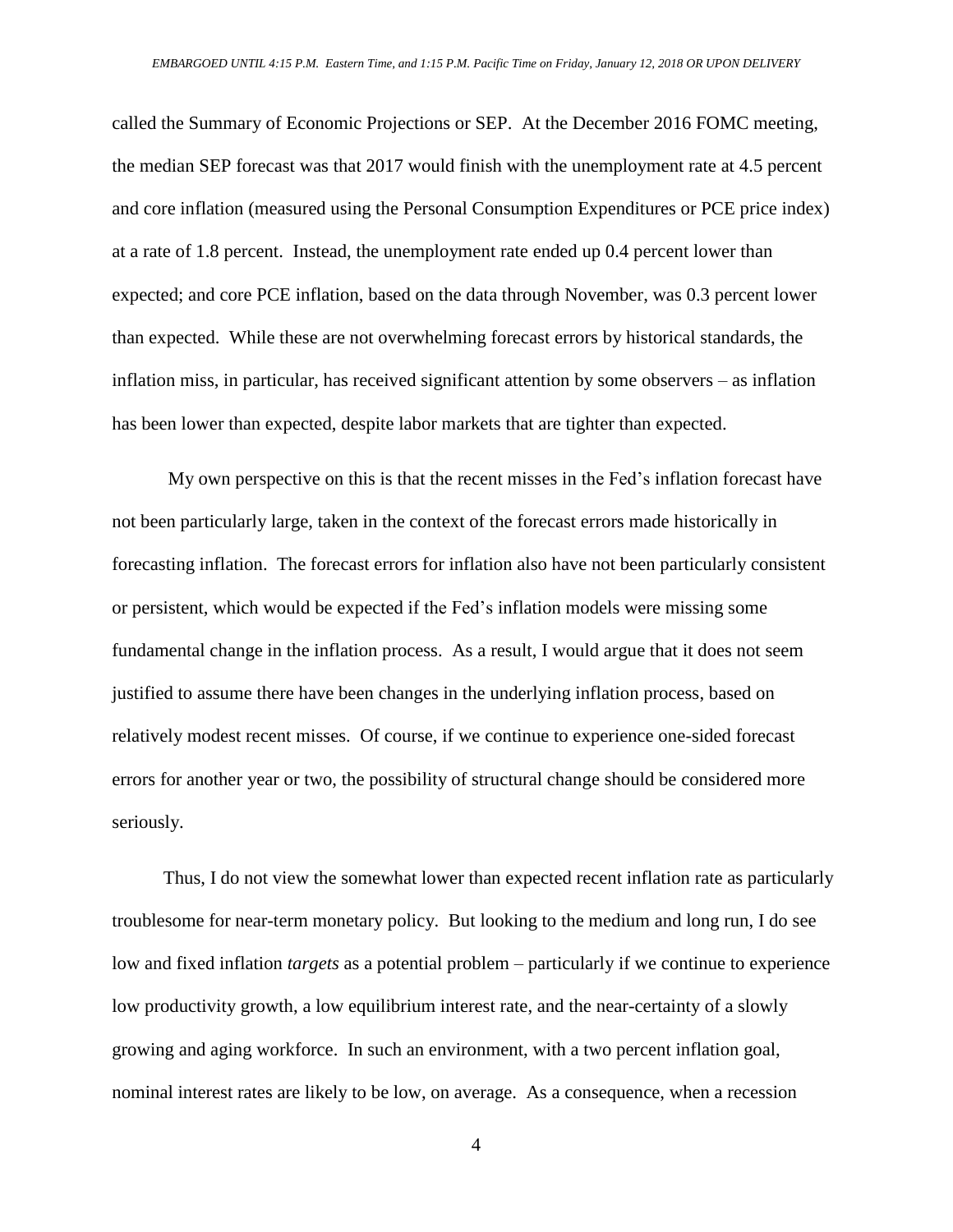eventually does occur, policymakers would likely start with a low policy rate – perhaps 3 percent or so – leaving little room to lower rates to offset the effects of the recession. The desire to retain an adequate "policy buffer" – by which I mean the amount of room we have to lower rates to offset recessions – lies at the heart of my evolving thoughts on the appropriate monetary policy framework.<sup>2</sup>

If, as a result, we seek to avoid a prolonged low interest rate environment in the future, then my view is that policymakers should start studying and discussing alternative frameworks to make this outcome less likely. While there is little that monetary policy can do to impact productivity or labor force growth, policymakers *can* influence the prevailing level of interest rates by adjusting our medium-term inflation goal.<sup>3</sup> One option would be targeting a higher inflation rate, $4$  so that nominal interest rates would be higher than otherwise – and there have been other more technical proposals (for example price-level targeting and nominal GDP targeting) designed to provide a greater buffer. 5

I would also suggest that the optimal inflation rate is not likely to remain constant over time. An alternative, which would recognize that the inflation target should not necessarily be constant, is an inflation range with an adjustable inflation target. Within this framework, one could think of our inflation goal as defined by two components: A *range* of inflation rates that policymakers would find acceptable across many economic circumstances, and a medium-term *goal* within that range that policymakers would set, perhaps year by year, depending on specific economic circumstances.

In my view, adopting an inflation range that allows for movement in the effective medium-run inflation goal might be a helpful addition to the Fed's monetary policy framework.<sup>6</sup> An inflation range that allows some movement in the inflation target, depending on economic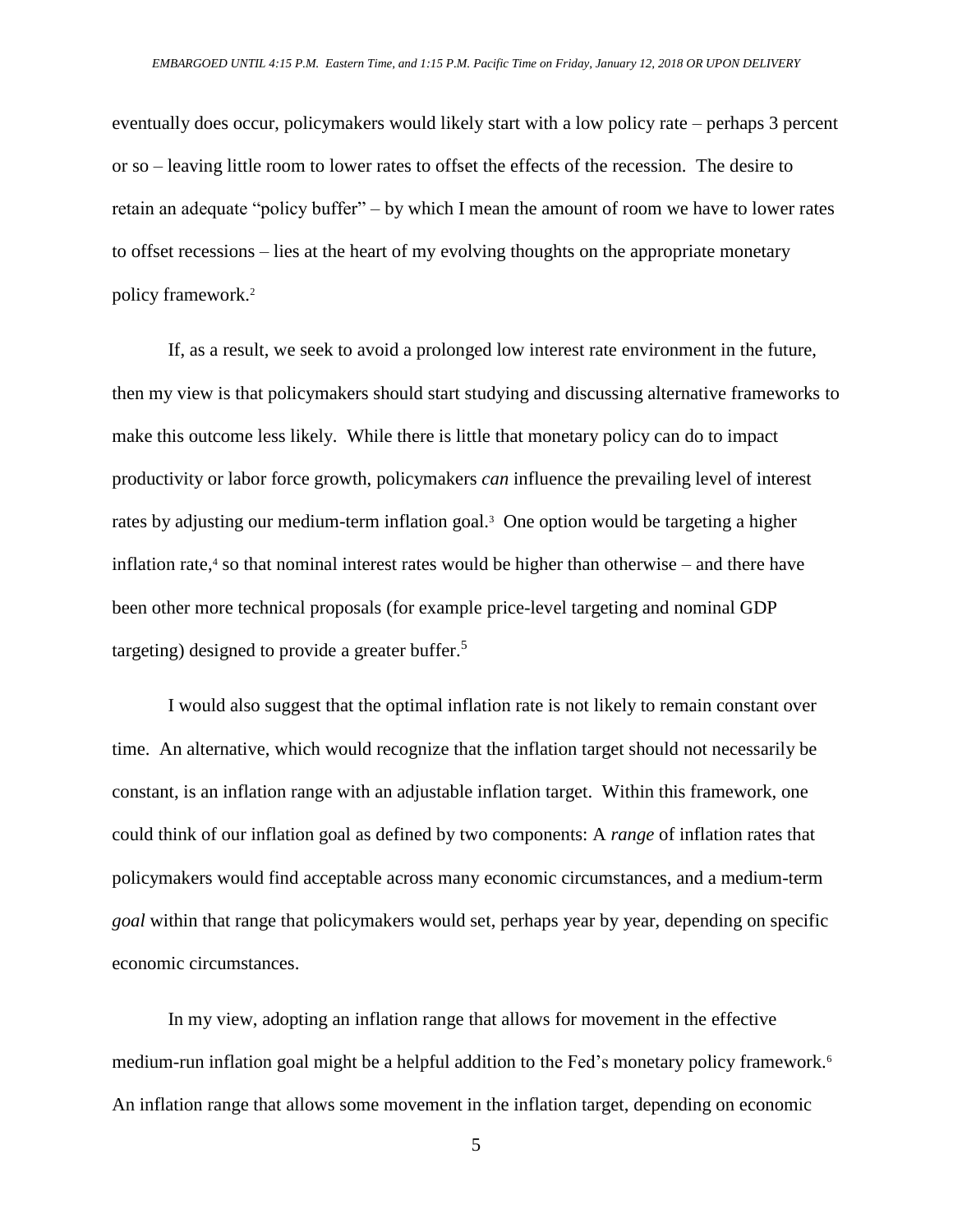fundamentals, would be treating the Fed's inflation goal more like the natural rate of unemployment, where we recognize that the natural rate will shift over time with demographic and other workforce characteristics.

Of course, the advantages of greater inflation target flexibility would likely be partly offset by some costs. For instance, it is likely that such flexibility would generate more uncertainty about inflation in the medium to long run, since we cannot know for sure how long productivity and demographic trends would persist.<sup>7</sup> However, if we set the range to – for example – 1.5 to 3.0 percent, and were successful in keeping inflation mostly in that range, this would represent a set of inflation outcomes that are similar to those the U.S. has experienced over the past 20 years.

## **Perspectives on Recent Forecast Misses**

 As previously mentioned, once a quarter, FOMC participants provide their economic forecasts for key economic variables. Among the charts that are included are the so called "fan charts," shown in **Figure 1** for PCE inflation. The fan chart shows that even at a 70 percent confidence level, the forecast errors for PCE inflation are quite large. Thus, with the current 2 percent forecast, it would not be at all surprising to have actual inflation turn out to somewhere between 1 to 3 percent.

The sources of these forecast misses are many: large, unexpected changes in energy, food, import or other volatile prices can temporarily disrupt overall inflation measures relative to the forecast; the economy can grow faster or slower than we expect; or our assessment of what is relatively fast or slow can be off. A good example of an unexpected price change is the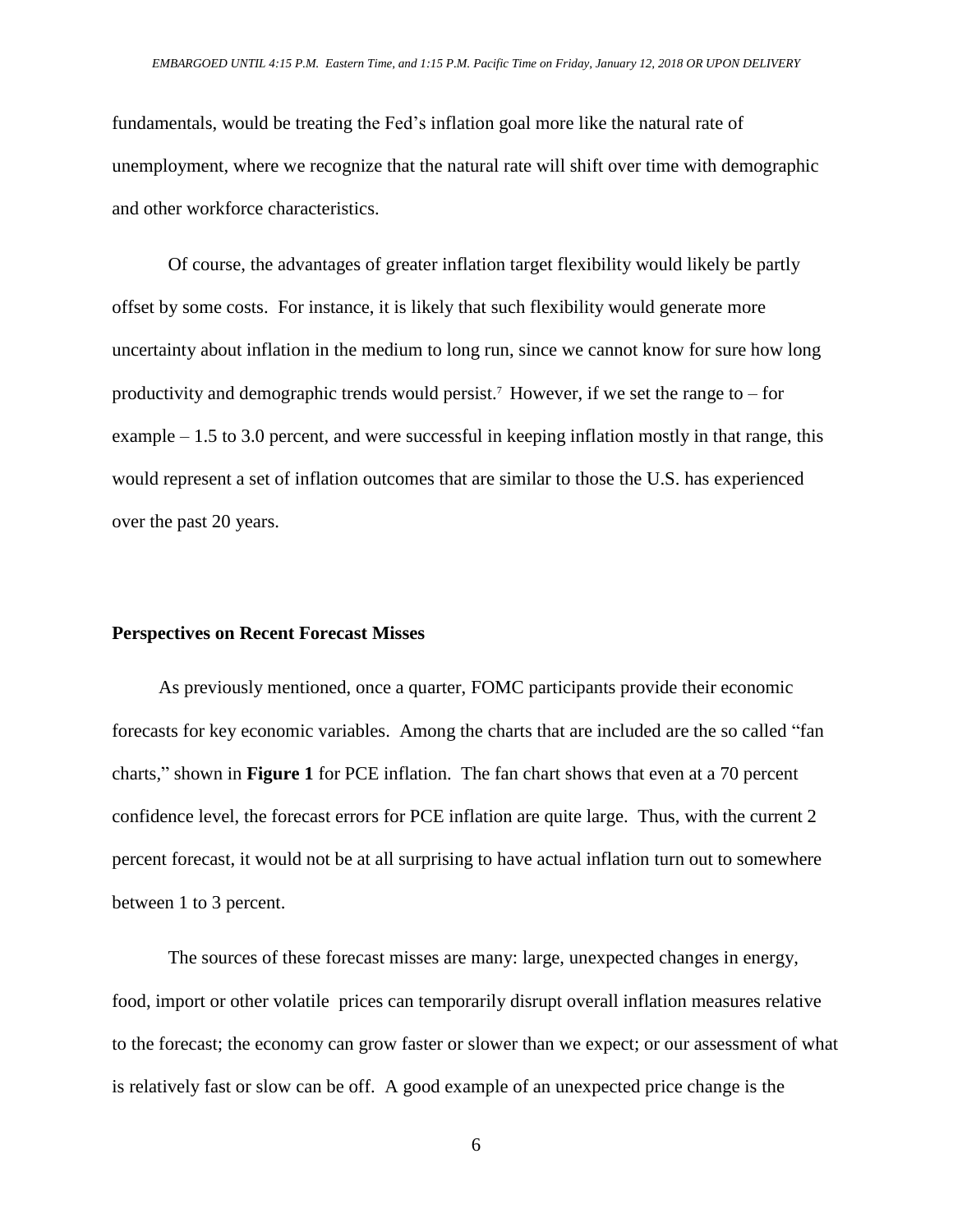modification in wireless service pricing by many U.S. mobile carriers that occurred last spring. This change is one of the factors that lowered the PCE inflation rate relative to the forecast in December 2016.

Figure 2 provides some history on SEP<sup>8</sup> and private-sector forecast errors, comparing the median core PCE inflation rate forecast for one-year-ahead to the actual rate, based on both the SEP and the Survey of Professional Forecasters' fourth quarter forecasts for each year.<sup>9</sup> While the forecast error (based on the 2016 fourth-quarter forecast for the core inflation rate<sup>10</sup> for the fourth quarter of 2017) was clearly a miss, it certainly was not outsized relative to other oneyear-ahead forecast errors made over the past 10 years. In addition, forecasters made both positive and negative forecast errors during this period, not persistently missing in one direction. This forecast record seems inconsistent with concerns of some observers who argue forecasters are missing some fundamental attribute of inflation dynamics.

**Figure 3** provides forecast errors for the unemployment rate forecast, by comparing both the SEP and the Survey of Professional Forecasters' median unemployment rate forecast for the fourth quarter of the next year with the actual rate, for each fourth-quarter forecast. While the 2016 fourth-quarter forecast error for the unemployment rate in the fourth quarter of 2017 is not particularly large relative to previous years, there do seem to be persistent, consistent forecast errors in the same direction for the unemployment rate, unlike for the inflation rate. That is, since 2010, forecasters have regularly anticipated the unemployment rate would fall less than actually occurred.

From a short-run policy perspective, the inflation forecast errors do not seem to be particularly noteworthy, and would not seem to indicate serious forecast biases over the past decade. In contrast, the persistent forecasts that unemployment will not fall as much as has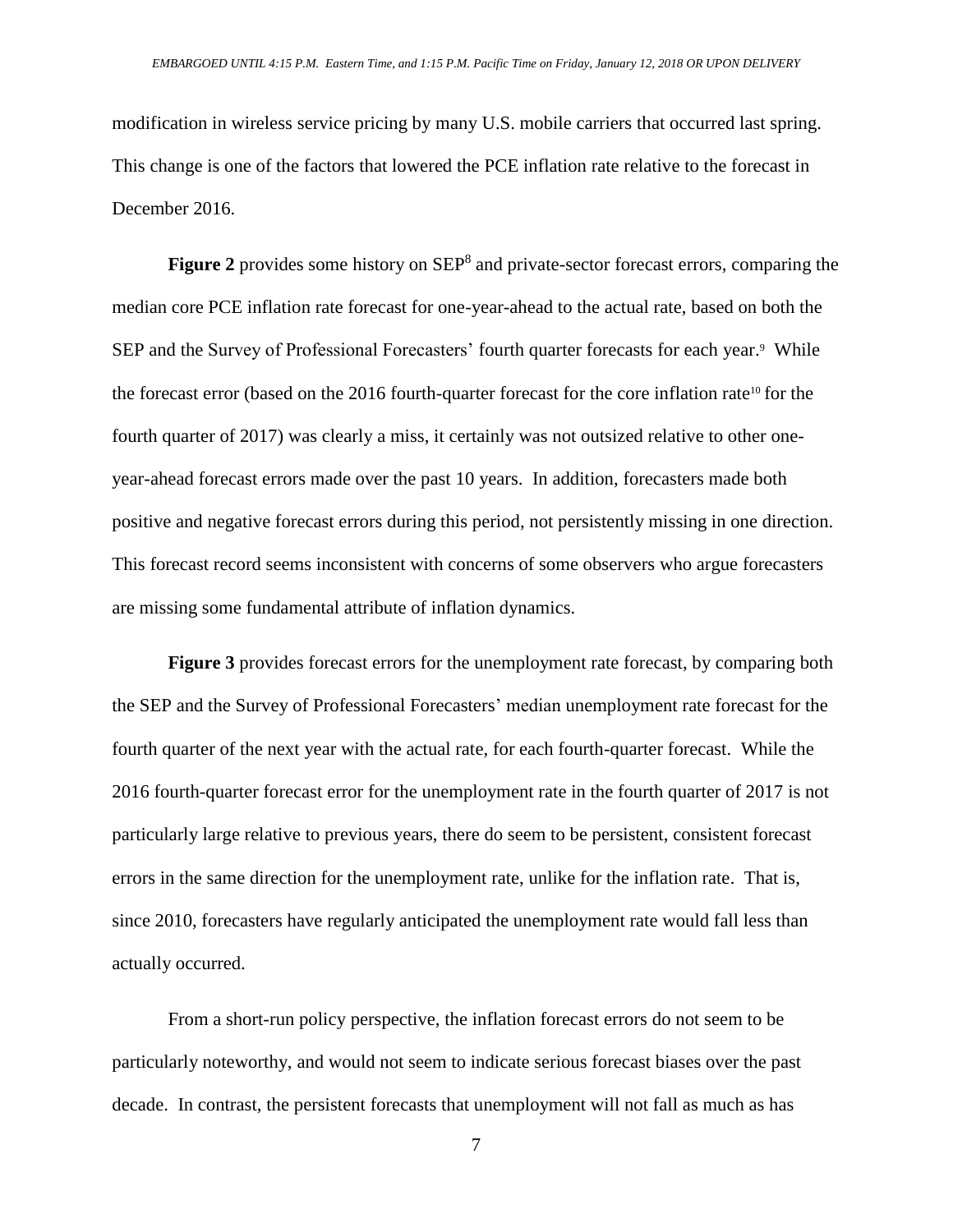occurred should provide policymakers pause, since at 4.1 percent the unemployment rate is already well below most estimates of the sustainable long-run unemployment rate. The most recent median estimate for the natural rate from the Survey of Professional Forecasters is 4.5 percent; the corresponding median longer-run unemployment rate estimate from the December SEP is 4.6 percent.

## **Models and the Monetary Policy Framework**

Since January 2012, the FOMC has published a statement of longer-run goals and monetary policy strategy<sup>11</sup> that it reaffirms, sometimes with small modifications, at each January FOMC meeting. The statement provides the FOMC's tactical approach for meeting the Federal Reserve's dual mandate provided by Congress: fostering economic conditions to achieve both stable prices and maximum sustainable employment.

The statement explicitly defines the inflation goal as being a 2 percent inflation target.<sup>12</sup> The employment mandate does not have a numerical target because the natural rate of unemployment is primarily determined by non-monetary factors, must be inferred from other economic data, and has moved significantly over time.<sup>13</sup> The statement also clarifies that when there are misses in both elements of the dual mandate, the Committee should follow a balanced approach, by which we mean that we will give equal policy attention to deviations of employment from an estimate of full employment, and to deviations of inflation from its 2 percent target.

At the time of adoption of the statement on longer-run goals, the 2 percent inflation target was quite similar to the target set by most other central banks in developed economies.<sup>14</sup> Many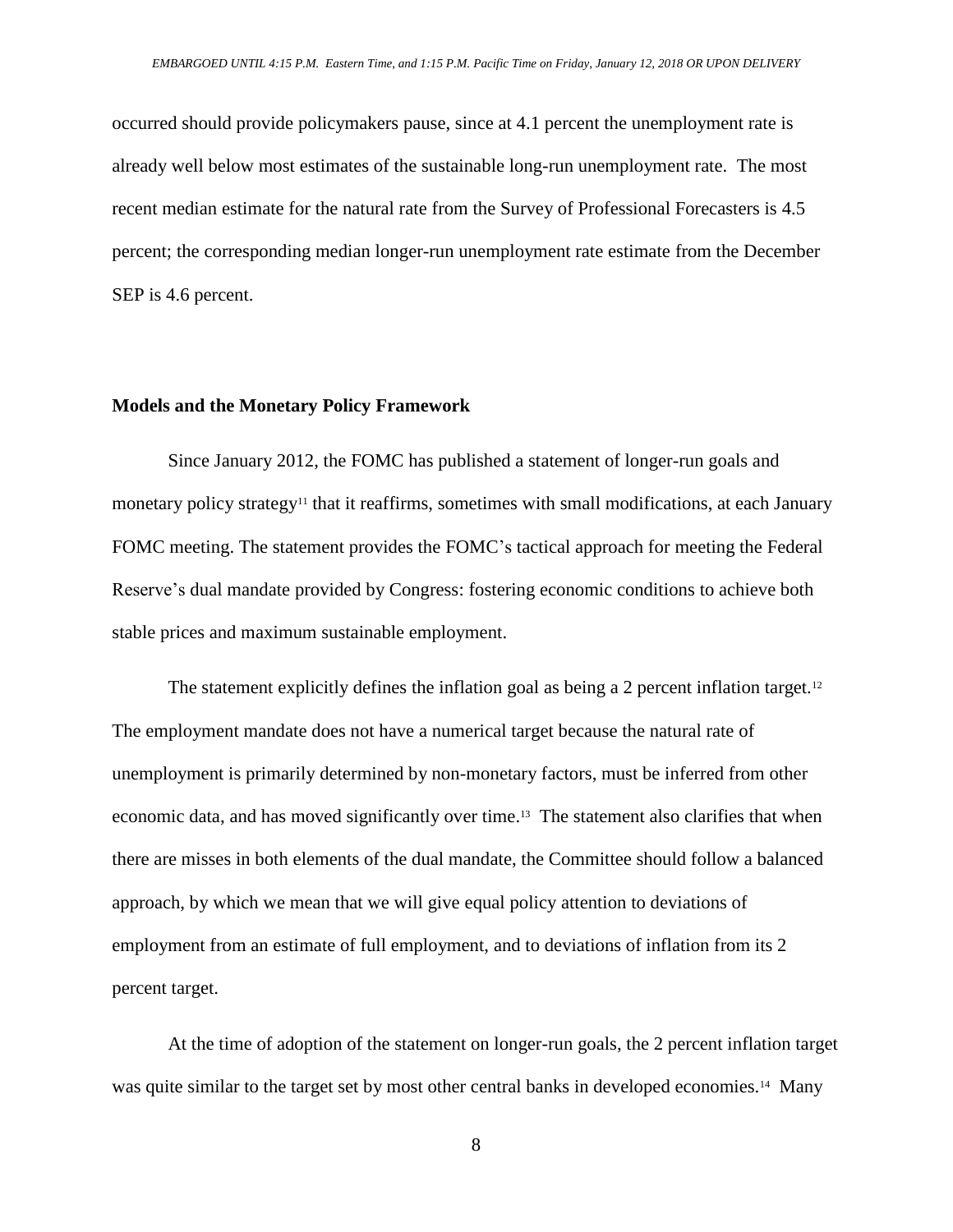academic studies advocated for a 2 percent inflation target as being consistent with price stability, although many of them were conducted prior to the Great Recession. Most of this research that attempted to determine how large a policy buffer would be sufficient – and thus how high a target inflation rate would be best – generally estimated that interest rates were unlikely to reach the effective lower bound, but if they did, the expected duration at near-zero interest rates would be measured in quarters, not years.

Unfortunately, the economic history of the past 10 years has shown that many developed countries in the wake of the Great Recession and financial crisis were forced to hold interest rates near zero for many years, much longer than the earlier model estimates suggested.<sup>15</sup> Such low interest rate environments make it difficult to conduct counter-cyclical monetary policy, and can potentially undermine financial stability, as households and firms "reach for yield" in the face of low interest rates, almost always taking on additional risk as a consequence.

It is not surprising, in my view, that many estimates assumed that a period of prolonged low interest rates was unlikely. In an economy with rapid increases in productivity and an expanding labor force, periods of prolonged low interest rates are likely to be avoided in most recessions. However, the size of the negative shock from the Great Recession, along with fundamental changes in the economy,<sup>16</sup> have made it much more likely that future recessions could also result in prolonged low interest rates *and* a need to conduct monetary policy with nontraditional methods, such as asset purchases on central banks' balance sheets – rather than just through movement of short-term interest rates.

**Figure 4** shows FOMC participants' assessments of the longer-run rate that the federal funds rate will settle to when the Fed has achieved both elements of the dual mandate.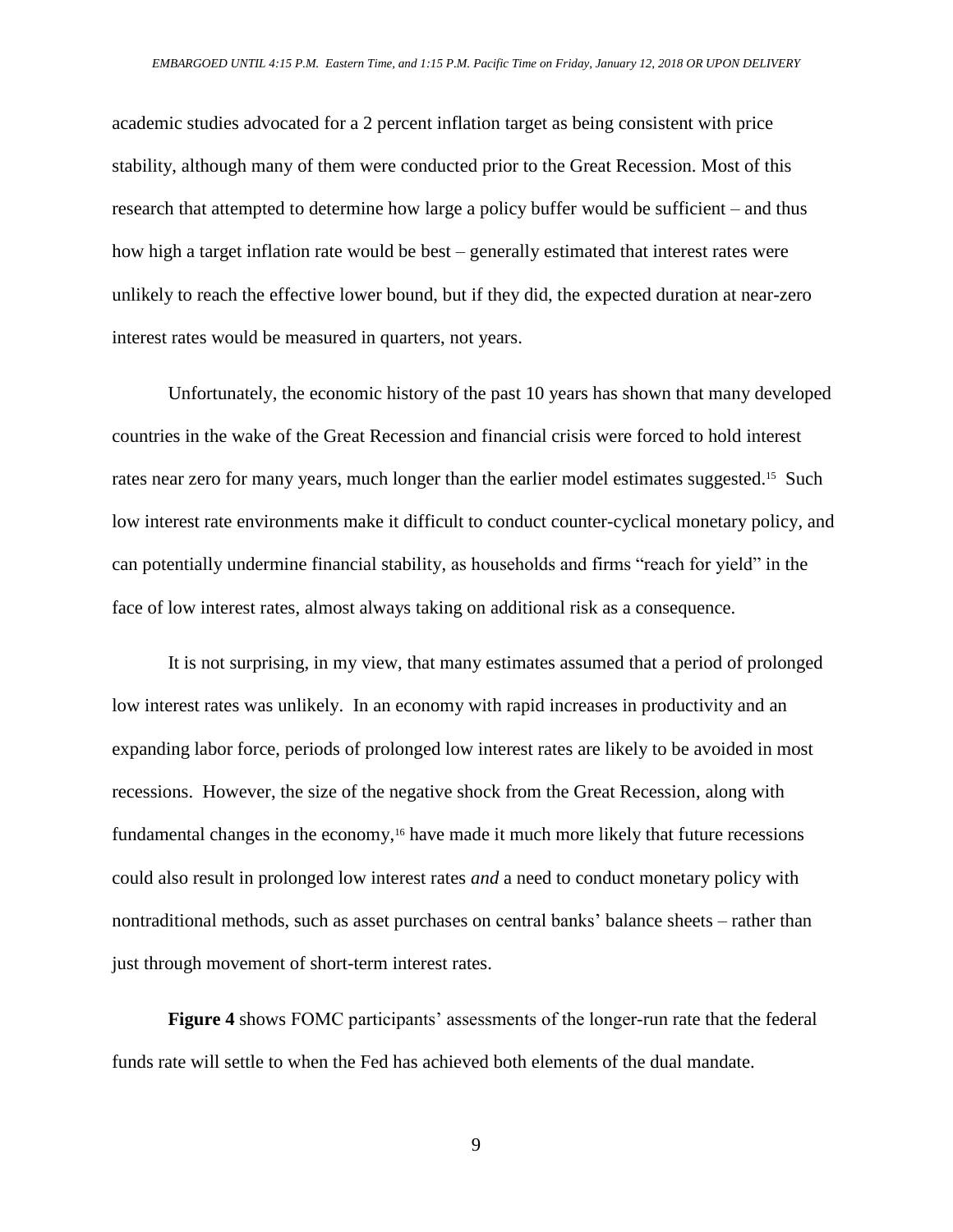Recognizing the effects of slower productivity growth and labor force growth on this so-called "neutral" rate of interest, SEP submissions have gradually lowered this measure since 2012.

In early 2012, both the median forecast and the central tendency of FOMC participants was that the federal funds target rate in the longer-run would be at least 4 percent. As of December 2017, both the median forecast and most of the central tendency expect that the federal funds target rate will be below 3 percent.<sup>17</sup> Since most recessions involve lowering the federal funds target rate by more than 300 basis points, this makes it seem quite likely that a low interest rate environment will become a more common occurrence.

**Figure 5** illustrates one possible reason for the decline in the expectations of the longerrun or neutral federal funds rate. Productivity growth is much lower now than it has been for much of the previous 50 years. This lower productivity growth, as long as it persists, implies that real interest rates are likely to be lower on average.

**Figure 6** provides another reason to expect lower real interest rates, which is the reduction in the growth in the civilian labor force. With slower population growth, fewer immigrants, and an aging population, the growth in the labor force is expected to be much lower for quite some time than it has been in previous decades. Again, this implies lower real interest rates.

One way to avoid periods of prolonged low interest rates would be to alter the inflation target in response to changes in our estimates of real interest rates – estimates that have been changing of late. This would make inflation, like the natural unemployment rate, a target that could vary over time. If, for example, the monetary policy framework set an inflation range of, say 1.5 to 3.0 percent, the FOMC could vary its medium-term inflation target to be high, low, or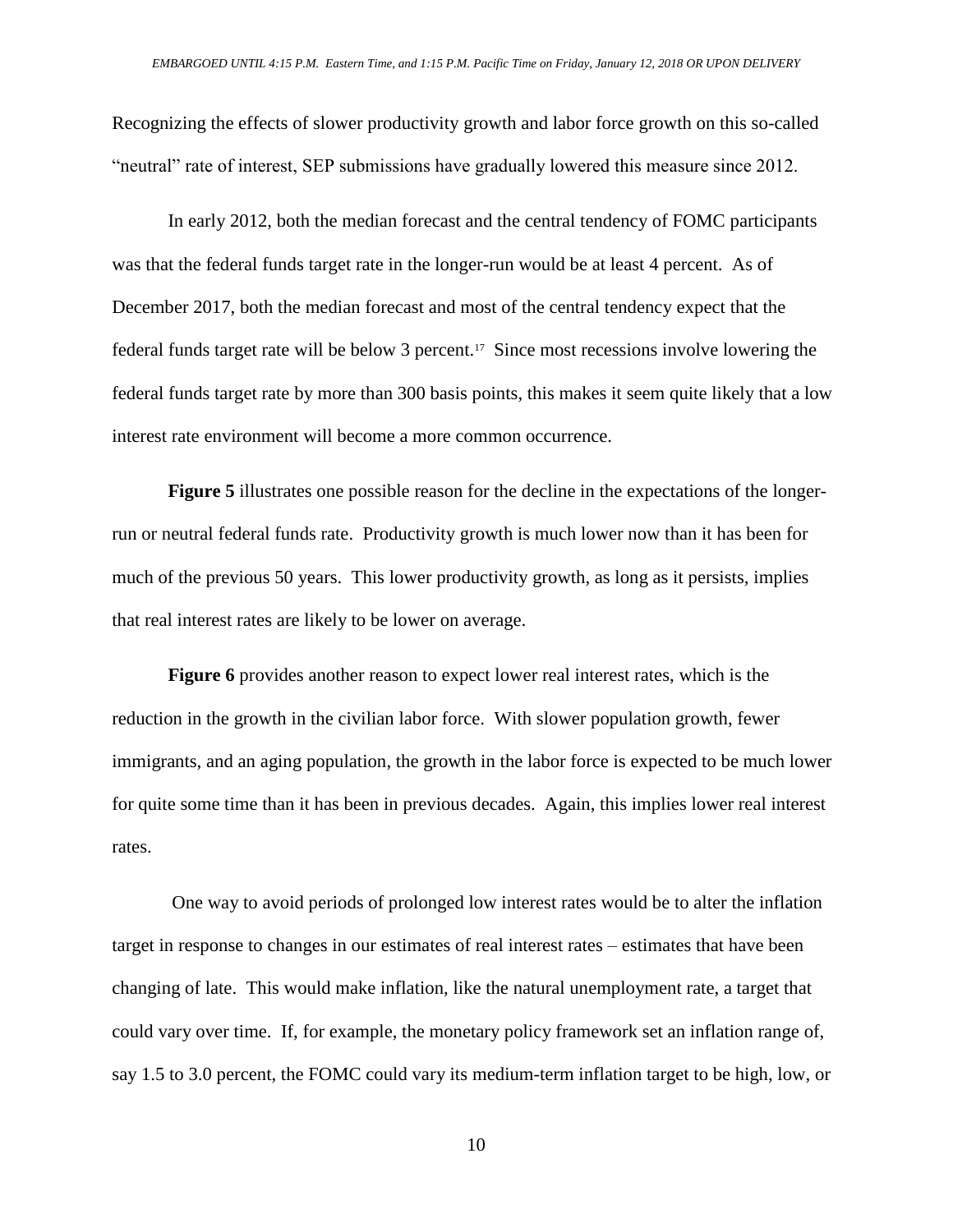in the middle of the range depending on economic factors that the Committee could determine at the beginning of each year. For example, in the current environment, with low population growth and low productivity growth, policy could move even more gradually to remove accommodation, and allow inflation to be somewhat higher in its range. Should the labor force or productivity grow more quickly, the Committee could seek to gradually reduce the inflation target within its range.

Using an inflation range would trade off the costs of more effective policy responses to recessions (and the potential financial stability risk that may attend prolonged low interest rate periods), with the costs of having somewhat less certainty about what the inflation rate would be in the long run. But as long as the inflation rate were in a relatively narrow band, such as 1.5 to 3.0 percent, the range would not be a dramatic change from actual experience and would therefore be less likely to impact inflation expectations. If changes in productivity and labor force growth occurred very infrequently, the inflation target would be stable – but at a level more consistent with avoiding prolonged low interest rates.

## **Concluding Observations**

Recent forecast errors of inflation and unemployment have not been particularly large, and do not pose much challenge to continuing on the current path of gradual increases in the federal funds rate. Perhaps the bigger risk for short-run policy is the fact that the unemployment rate continues to fall further below sustainable levels, and will likely continue to do so going forward, risking the sustainability of the recovery.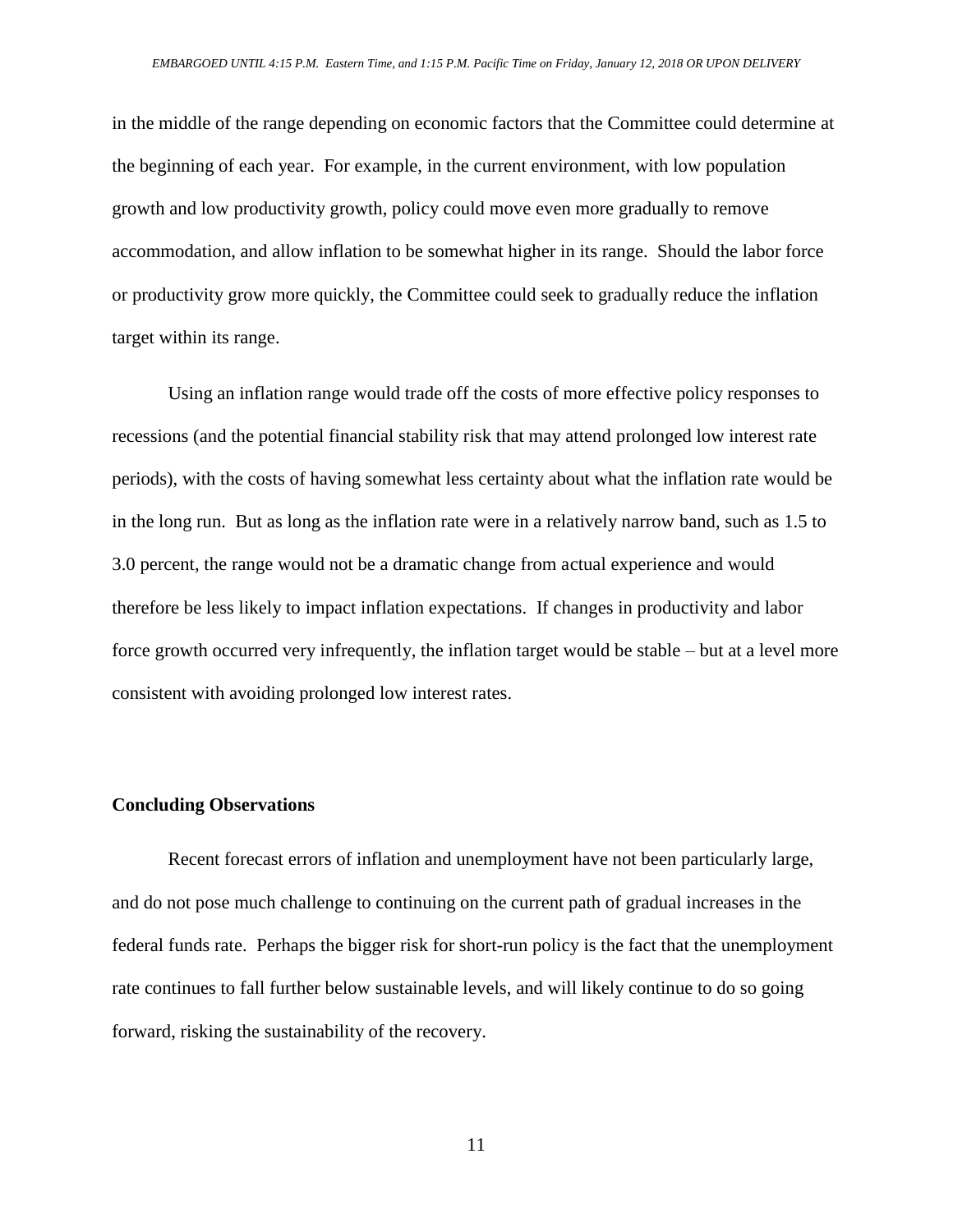A more significant longer-run matter, from my perspective, is the opportunity for the Federal Reserve's current monetary policy framework to adapt to the recent experience with prolonged low real interest rates. If the U.S. economy is to avoid a scenario in which the effective lower bound is reached and the central bank must use its balance sheet for asset purchases rather than move short-term interest rates for counter-cyclical monetary policy, then policymakers should consider alternative monetary policy frameworks that would make such outcomes less likely.

An inflation range with an adjustable medium-run inflation goal is one way to address such concerns, but there are a variety of alternative frameworks also worth considering.<sup>18</sup> In my view, we are approaching a time when a comprehensive reconsideration of the monetary policy framework is likely warranted, given the experience of the past 10 years. Any change we make should be designed to provide policymakers with the flexibility to set monetary policy appropriately as key features of the economy change, as they have repeatedly over U.S. economic history.

Thank you.

 $\overline{a}$ 

<sup>&</sup>lt;sup>1</sup> Se[e https://www.interdependence.org/wp-content/uploads/2013/10/Heldring-](https://www.interdependence.org/wp-content/uploads/2013/10/Heldring-Obituary.pdfhttps:/www.interdependence.org/wp-content/uploads/2013/10/Heldring-Obituary.pdf)[Obituary.pdfhttps://www.interdependence.org/wp-content/uploads/2013/10/Heldring-Obituary.pdf.](https://www.interdependence.org/wp-content/uploads/2013/10/Heldring-Obituary.pdfhttps:/www.interdependence.org/wp-content/uploads/2013/10/Heldring-Obituary.pdf)

<sup>2</sup> For additional discussion, see Jan. 8, 2018 remarks at the Brookings Institution by Eric S. Rosengren, *Reviewing Monetary Policy Frameworks*: [https://www.bostonfed.org/news-and-events/speeches/2018/reviewing-monetary](https://www.bostonfed.org/news-and-events/speeches/2018/reviewing-monetary-policy-frameworks.aspx)[policy-frameworks.aspx](https://www.bostonfed.org/news-and-events/speeches/2018/reviewing-monetary-policy-frameworks.aspx)

<sup>&</sup>lt;sup>3</sup> On average, overall or nominal interest rates equal the prevailing real rate of interest plus the average inflation rate – which should be near our inflation goal – we can move the overall average level of nominal rates one-for-one by changing our inflation goal.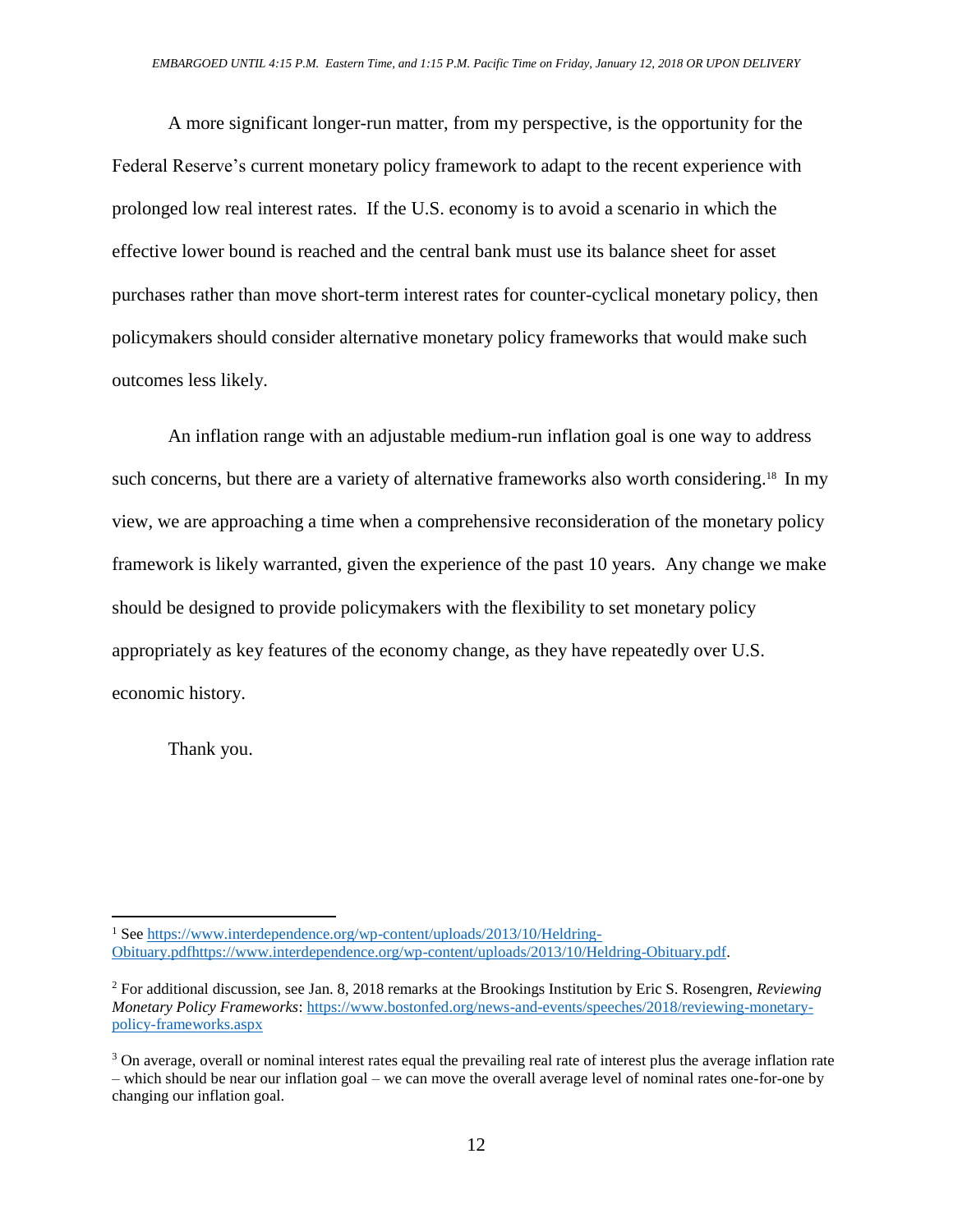<sup>4</sup> When the real interest rate is low.

 $\overline{a}$ 

<sup>5</sup> For more discussion behind the Fed's current monetary policy framework and alternative monetary policy frameworks see, [https://www.brookings.edu/blog/up-front/2018/01/04/the-hutchins-center-explains-the-framework](https://www.brookings.edu/blog/up-front/2018/01/04/the-hutchins-center-explains-the-framework-for-monetary-policy/)[for-monetary-policy/.](https://www.brookings.edu/blog/up-front/2018/01/04/the-hutchins-center-explains-the-framework-for-monetary-policy/)

<sup>6</sup> Additional dimensions of such a framework would be how symmetric the range would be: Is flexibility to be used only when real rates are low, requiring a higher inflation goal? Or would we expect to adjust the medium-term inflation goal down when real rates are unusually high? And what status does the center of the range hold? Do we intend for inflation to average somewhere near the center of the range over a longer span of time?, Do we always plan for inflation to return to the center of the range at some horizon?

<sup>7</sup> In addition, FOMC participants would no doubt consider adjusting our medium-term inflation goal up or down only when we (and others) had estimated that a *persistent* change in real rate determinants had occurred and was likely to continue. Such an assessment is of course difficult and entails uncertainty

<sup>8</sup> Prior to the June 2015 medians, SEP medians are only available with a five-year lag. Proxies for the medians for the December 2013 and 2014 one-year-ahead forecasts for the fourth quarters of 2014 and 2015, for core PCE inflation and the unemployment rate used in the forecast error calculations for Figures 2 and 3 are calculated from the distribution of FOMC participants' projections reported in ranges of tenths in the FOMC meeting minutes.

<sup>9</sup> Of course, the actual values are revised over time. We have used the most up-to-date figures in the calculations.

<sup>10</sup> While total PCE is the target for this exercise, we used core PCE to avoid outsized errors that would be related to the often volatile food and energy prices.

<sup>11</sup> In order to provide more clarity about how the Federal Reserve implemented the dual mandate, the FOMC issued the Statement on Longer-Run Goals and Monetary Policy Strategy, which is important for clarifying to the public what monetary policy is about, and also for providing FOMC members with a common framework when conducting policy. FOMC members will have different opinions about economic conditions and where the economy is headed. Still, according to the strategy document, the way these differences are translated into different policy recommendations should be consistent across FOMC members, in that members agree to share the same inflation goal and assign the same penalty to deviations of inflation and unemployment from their longer-run values. The statement became effective Jan. 24, 2012, and was subsequently amended, effective Jan.31, 2017. See [https://www.federalreserve.gov/faqs/statement-on-longer-run-goals-monetary-policy-strategy-fomc.htm.](https://www.federalreserve.gov/faqs/statement-on-longer-run-goals-monetary-policy-strategy-fomc.htm)

 $12$  This is measured by the annual change in the price index for personal consumption expenditures.

<sup>13</sup> For example, the natural rate has varied as the demographic composition of the labor market has changed.

<sup>14</sup> Two percent was seen as a practical compromise between some academic work that suggested that zero (or even negative) inflation was optimal, and work on the other hand that saw value both in "greasing the wheels" of wage setting given reluctance of workers to take nominal wage cuts, and in providing the policy buffer that I have just discussed that comes with a positive inflation rate.

<sup>15</sup> Once the central bank gets stuck at near-zero rates, additional counter-cyclical monetary policy can only be provided through alternative monetary policy measures such as quantitative easing, which aims to directly influence longer-term interest rates and other asset prices.

<sup>16</sup> For example, declining productivity growth and slowing labor force growth.

<sup>17</sup> As of December 2017, the SEP median longer-run federal funds rate was 2.75 percent and the central tendency was 2.75 to 3.00 percent. Looking at the individual observations from the SEP "dot plot" shows that the majority of the central tendency expects a rate of 2.75 percent.